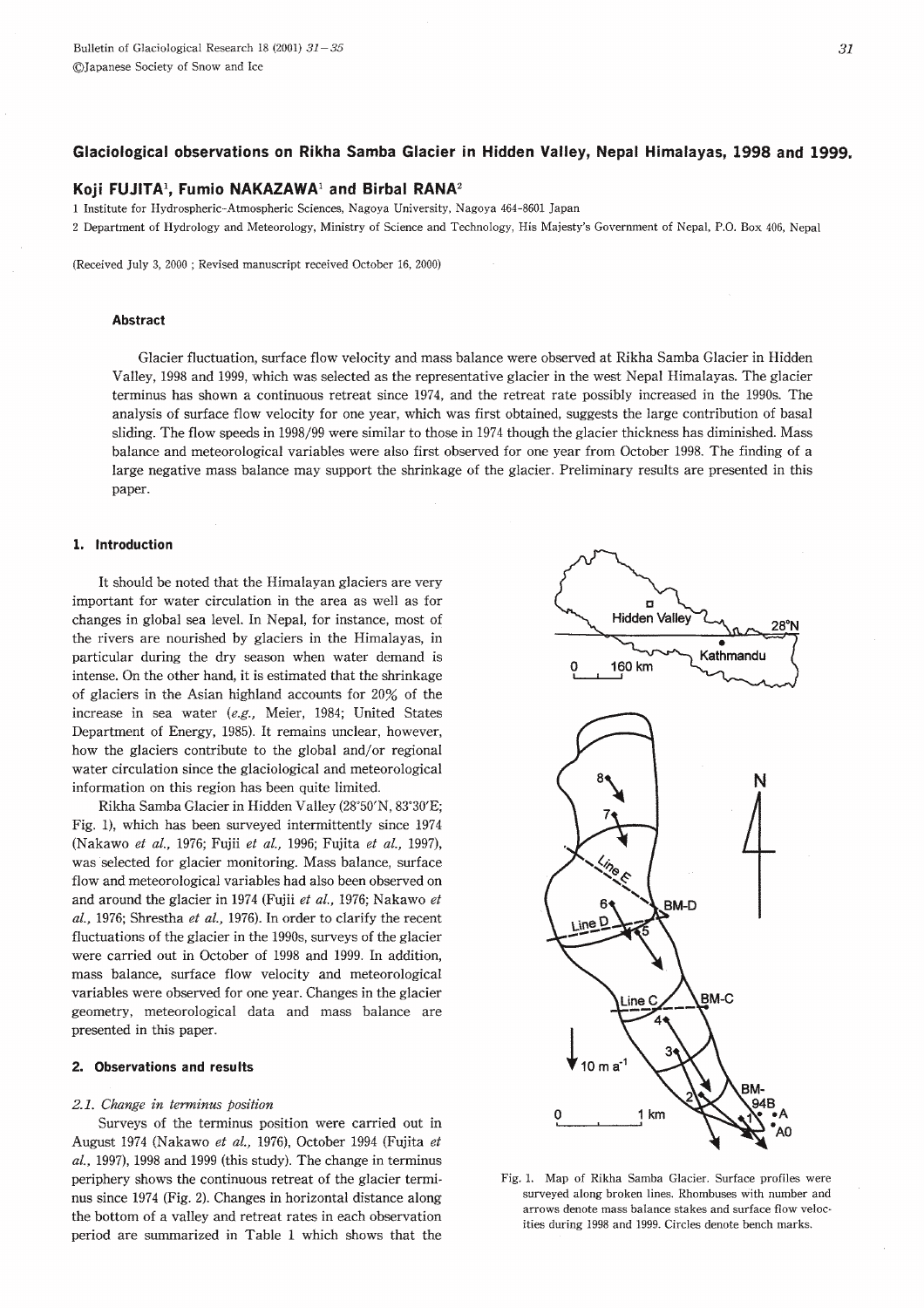

Fig. 2. Change in the terminus periphery of Rikha Samba Glacier since 1974. Circles denote bench marks. Change in horizontal distance was obtained along the thin line, which almost corresponds to the bottom of a valley.

Table 1. Change in horizontal distance and retreat rate of the terminus of Rikha Samba Glacier since 1974.

| Period        | Change in horizontal<br>distance (m) | Retreat rate $(m a^{-1})$ |  |
|---------------|--------------------------------------|---------------------------|--|
| 1974 - 1994   | 215.8                                | 10 8                      |  |
| $1994 - 1998$ | 72.8                                 |                           |  |
| 1999          |                                      |                           |  |

retreat rate of the terminus position accelerated in the 1990s.

#### 2.2. Change in surface elevation

Surface elevations along 5 straight lines had been surveyed in 1974 (Nakawo et al., 1976). Three of them (shown in Fig. 1) were surveyed again in 1994 (Fujita et al., 1997). In this study, only Line C was surveyed in 1999. Figure 3 depicts the changes in surface elevation along Lines C, D and E since



Fig. 3. Surface profiles for 1974 (circles), 1994 (crosses), 1999 (solid rhombus along Line C) and bed rock (triangles) along lines E (a), D (b) and C (c) of Rikha Samba Glacier looking upstream. The solid circle denotes bench mark for each line.

1974, showing increased, thinning at higher altitude. An additional profile along Line C in 1999 also suggests less thinning. It is remarkable that the surface elevation remained unchanged only around middle part of the glacier despite its shrinking tendency. It may be probable that longitudinal compression and/or kinematic waves might have prevented surface lowering around Line C. We have no evidence, however, to discuss these changes with glacier dynamics.

#### 2.3. Surface flow speed

Surface flow speed on the Rikha Samba Glacier had been observed during the period from 10 July to 25 August 1974 (47 days; Nakawo et al., 1976). In this study, surface flow velocities were observed at 8 altitudes by surveying the positions of mass balance stakes in October of 1998 and 1999. Surface flow velocity at each stake is shown in Fig. 1. Figure 4 shows the altitudinal distribution of surface flow speeds in 1974 and 1998/99. The actual annual flow speeds in 1974 should be smaller than those shown in the figure because the 1974 speeds were converted from the data measured in summer when the flow speed was considered higher. The figure suggests that the surface flow speeds on Rikha Samba Glacier in 1998/99 were equal or larger than those in 1974.



Fig. 4. Surface flow speeds in 1974 (solid circles with broken line; after Nakawo et al., 1976) and in 1998/99 (solid rhombus with solid line) of Rikha Samba Glacier. Flow speed estimated from the ice deformation is also shown (open rhombus with gray line).

Surface flow speed due to ice deformation can be estimated from ice thickness  $h$  (m), surface slope  $\alpha$  and ice temperature as (Paterson, 1994):

$$
u_s - u_b = \frac{2A}{n+1} (\rho g \sin \alpha)^n h^{n+1}.
$$
 (1)

Here,  $u_s$  and  $u_b$  are the velocities at the surface and base.  $n$ ,  $\rho$  and  $g$  are a constant (assumed to be 3), the density of ice (910 kg m<sup>-3</sup>), and gravitational acceleration (9.8 m s<sup>-2</sup>), respectively. Parameter  $A$  (s<sup>-1</sup> kPa<sup>-3</sup>) depends on ice temperature, which is assumed to be represented by temperature at 20 m depth. Ice temperature at a certain altitude was esti-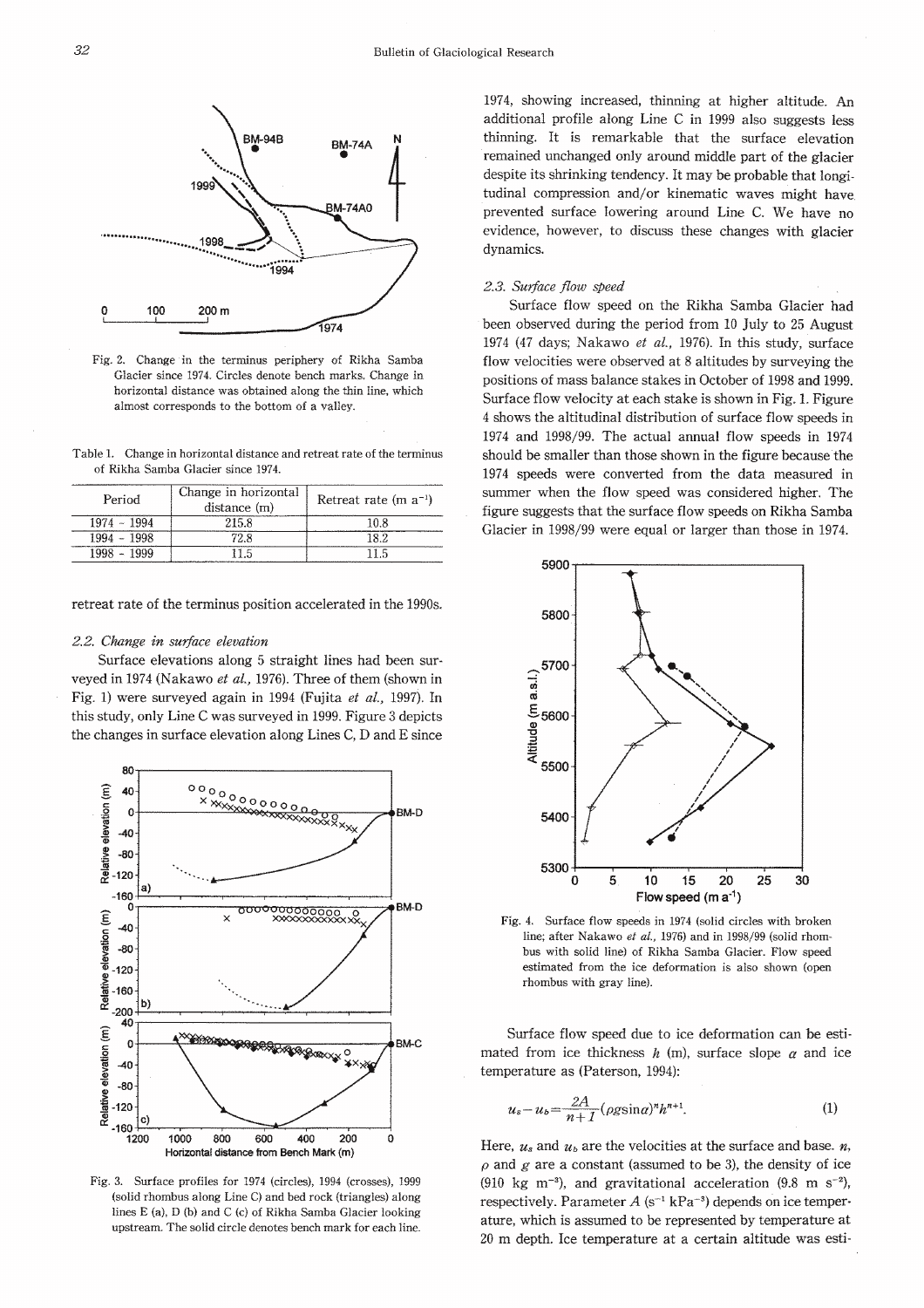| Altitude<br>Stake No.<br>(m a.s.l.) |                                                     | Ice thickness | Slope angle | Calculated flow speed | Observed flow speed |      |
|-------------------------------------|-----------------------------------------------------|---------------|-------------|-----------------------|---------------------|------|
|                                     | $(\times 10^{-15} \text{ s}^{-1} \text{ kPa}^{-3})$ | (m)           |             | $(m a^{-1})$          | $(m a^{-1})$        |      |
|                                     | 5353                                                | 2.26          | $54*$       | $10.3^\circ$          | 1.2                 | 9.8  |
|                                     | 5421                                                | 2.15          | 79          | $7.5^\circ$           | 2.1                 | 16.5 |
|                                     | 5543                                                | 1.96          | $126*$      | $6.4^\circ$           | 7.6                 | 25.8 |
|                                     | 5586                                                | 1.89          | 143         | $6.4^\circ$           | 12.1                | 20.4 |
|                                     | 5694                                                | 1.71          | 161         | $4.5^\circ$           | 6.2                 | 10.9 |
|                                     | 5721                                                | 1.67          | 170         | $4.7^\circ$           | 8.5                 | 10.0 |
|                                     | 5806                                                | 1.54          | 154         | $5.5^\circ$           | 8.6                 | 8.2  |
|                                     | 5884                                                | 1.44          | $140*$      | $6.0^\circ$           | 7.1                 | 7.2  |

Table 2. Stake No., altitude, parameter A, ice thickness, slope angle, calculated and observed surface flow speed on Rikha Samba Glacier during 1998/ 99. Asterisks in ice thickness denote extra/interpolated values

mated from the bore hole temperature measured at 5780 m a. s.l. in 1994 (-5.1°C; Fujii et al., 1996) and a lapse rate of ice temperature (assumed to be  $6.0^{\circ}$ C km<sup>-1</sup>). Ice thickness h (m) was obtained by using a 5 MHz radio-echo sounder (constructed at Ohio State University). Detailed methods are described in Casassa (1992). These values at each stake site are summarized in Table 2. Calculated surface flow speeds due to ice deformation are also shown in Fig. 4. The figure suggests the possibility of basal sliding below 5700 m a.s.l. The increase in surface flow speed under thinning ice thickness would be caused by a change in the basal sliding condition such as increase in meltwater, though we have no data to discuss this problem.

## 2.4. Meteorological conditions during 1998/99

An automatic weather station (Aanderaa Instruments, Norway) was installed near the terminus of Rikha Samba Glacier in October 1998 (5267 m a.s.l.). Air temperature, solar radiation, wind speed and precipitation were monitored during one year at intervals of one hour. Daily mean variables are shown in Fig. 5. Annual mean values are summar-



Fig. 5. Daily mean air temperature (line in a), solar radiation (black line in b), calculated solar radiation at the top of atmosphere (gray line in b), wind speed (line in c), and daily amount of precipitation (bars in a) observed at 5267 m a.s. 1. near the terminus of Rikha Samba Glacier for one year from October 1998 to September 1999.

|  |  | lable 3. Annual average/total variables at 5267 m a.s.l. near the |  |  |  |
|--|--|-------------------------------------------------------------------|--|--|--|
|  |  | terminus of Rikha Samba Glacier, Hidden Valley for one year from  |  |  |  |
|  |  | 1 October 1998 to 30 September 1999.                              |  |  |  |

|                                          | Average/total value        |
|------------------------------------------|----------------------------|
| Air temperature                          | $-4.6$ (°C)                |
| Solar radiation                          | $263$ (W m <sup>-2</sup> ) |
| Solar radiation at the top of atmosphere | 370 (W m <sup>-2</sup> )   |
| Wind speed                               | 4.4 (m $s^{-1}$ )          |
| Precipitation                            | 447 (mm w.e.)              |

ized in Table 3. Relative humidity and snow depth were not obtained. Although the meteorological observation had been conducted during a short period in 1974 (Shrestha et al., 1976), the present observation provides the first meteorological data in this region for one year. The figure suggests the typical climate in the Nepal Himalaya such as clear sky and windy days during winter, while persistent clouds and calm days prevail during the monsoon summer.

Since a tipping bucket does not detect solid precipitation, we can not affirm the absence of precipitation in winter as the figure shows. However, the annual amount of precipitation gathered by a totalizer (450 mm w.e.) installed near a AWS was nearly equal to that observed by a tipping bucket (447 mm w.e.). It is plausible, therefore, to assume few instance of precipitation in winter. It is a significant problem for the glacier mass balance whether precipitation occurred as rain or snow. Higuchi (1977) has also discussed the effect of snowfall during the night on the mass balance of Rikha Samba Glacier. Figure 6 shows the hourly averaged precipitation and air temperature during June to September 1999. It is considered that the high precipitation around 10 o'clock suggests the melt of snow fallen in the previous night. Our precipitation data, therefore, should be used carefully,



Fig. 6. Diurnal changes in hourly mean air temperature (solid line) and precipiation (gray histogram) at 5267 m a.s.l. near the terminus of Rikha Samba Glacier for the period from June to September 1999.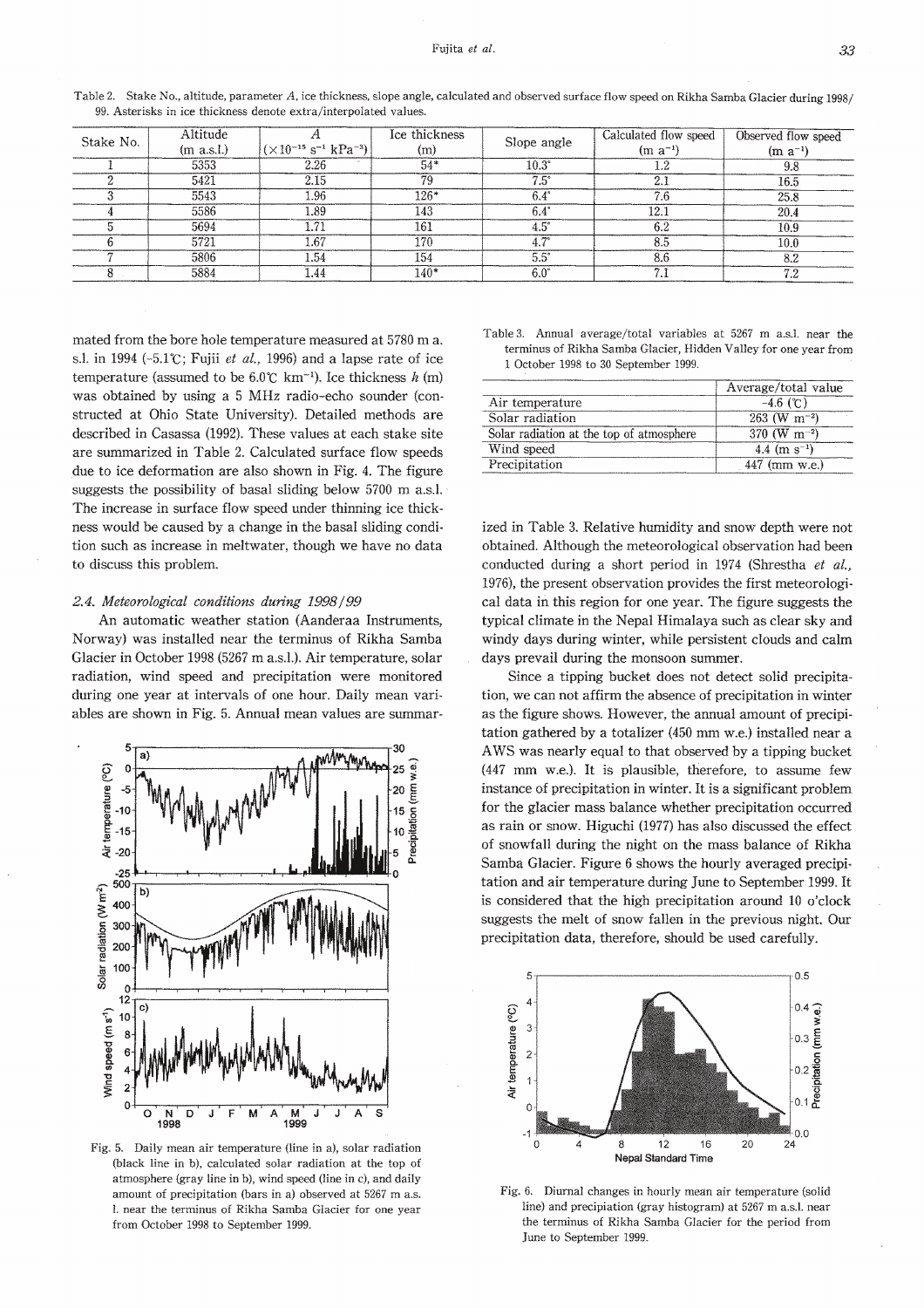# 2.5. Mass balance during 1998/99

Eight stakes were installed on Rikha Samba Glacier in October 1998 (Fig. 1). Stake height and snow thickness were measured in October of 1998 and 1999. An ice core taken at 5780 m a.s.l. in 1994 suggested that the formation of superimposed ice occurred even in the accumulation area (Fujii et al., 1996). Superimposed ice in the accumulation area implies that a significant amount of refrozen water contributes to the glacier mass balance (Fujita et al., 1996) Specific mass balance  $(b \text{ mm}, w.e.)$  at a certain stake site is calculated based on the amount of superimposed ice as:

$$
b = \rho_s \Delta S + \rho_i \Delta I. \tag{2}
$$

Here,  $\rho_s$  and  $\rho_i$  are the densities of snow (350 $\pm$ 50 kg m<sup>-3</sup>). and ice (870 ± 40 kg m<sup>-3</sup>).  $\Delta S$  and  $\Delta I$  are the changes in snow thickness (m) and ice level (m), which were obtained from stake and pit measurements.

The accumulation  $(c \text{ mm w.e.})$  at each stake site is evaluated from the daily precipitation record, daily mean air temperature (Fig. 5a.), lapse rate of air temperature (assumed to be  $6.0^{\circ}$  km<sup>-1</sup>) and probability of snowfall depending on air temperature. The relationship between the percentage  $(\%)$  of snowfall and air temperature is assumed to be expressed by a linear equation as:

$$
P_s = \left[1 - \frac{T_a}{T_c}\right] \times 100 \qquad (0 < T_a < T_c). \tag{3}
$$

Here,  $P_s$  is percentage of solid precipitation.  $T_a$  and  $T_c$  are air temperature  $(\mathcal{C})$  and a critical air temperature  $(\mathcal{C})$  at which all precipitation falls as rain. This critical temperature  $T_c$  depends on the precipitation system in each region and season. Since  $T_c$  has not been observed in Hidden Valley, we evaluate the error associated with the assumption of critical temperature, which ranges from 3 to 6°C (Ageta et  $al., 1980;$  Ueno et  $al., 1994$ ). It is also assumed that the precipitation amount does not change with altitude. Ablation  $(a=b-c,$  mm w.e.) is obtained as a residual portion from mass balance and accumulation.

These values at each stake site and the altitudinal distribution are shown in Table 4 and Fig. 7. The mass balance profile during summer of 1974 (about 50 days from the middle of July to the end of August) is also shown in the figure (after Fujii et al., 1976). A large negative balance during 1998/99 suggests the shrinking tendency of the glacier in the 1990s.



Fig. 7. Altitudinal profiles of mass balance (rhombuses), accumulation (circles) and ablation (triangles) during one year from October 1998 with error bars. Mass balance profile during summer of 1974 is also shown (crosses with broken line; after Fujii et al., 1976)

### **Acknowledgements**

We would like to express our thanks to the staff of the Department of Hydrology and Meteorology, Ministry of Science and Technology, His Majesty's Government of Nepal. We are obliged to the people who assisted in this research program in Hidden Valley. This program was a contribution from the Glaciological Expedition in Nepal (GEN). The cost of the field research and the analysis was supported by a grant-in-aid for scientific research (project No. 09041103; 09490018) from the Ministry of Education, Science, Sports and Culture, Japanese Government, and the Japan-US Cooperative Science Program from the Japan Society for the Promotion of Science. The manuscript was

Table 4. Stake No., altitude, mass balance, accumulation and ablation at each stake site on Rikha Samba Glacier during 1998/99.

| Stake No. | Altitude   | Mass balance  | Accumulation | Ablation        |
|-----------|------------|---------------|--------------|-----------------|
|           | (m a.s.l.) | $(mm$ w.e.)   | $(mm$ w.e.)  | $(mm$ w.e.)     |
|           | 5353       | $-3454 + 159$ | $356 \pm 40$ | $-3810 \pm 164$ |
|           | 5421       | $-3004 + 139$ | $391 \pm 30$ | $-3395 + 142$   |
|           | 5543       | $-1394 + 62$  | $432 + 16$   | $-1826 + 64$    |
| 4         | 5586       | $-936 + 41$   | $443 + 12$   | $-1379 \pm 43$  |
|           | 5694       | $-388 + 9$    | $459 + 5$    | $-846 + 10$     |
| 6         | 5721       | $-271 + 0$    | $461 + 4$    | $-732 + 4$      |
|           | 5806       | $27 + 20$     | $465 + 1$    | $-438 + 20$     |
|           | 5884       | $81 + 18$     | $466 + 0$    | $-385 + 18$     |